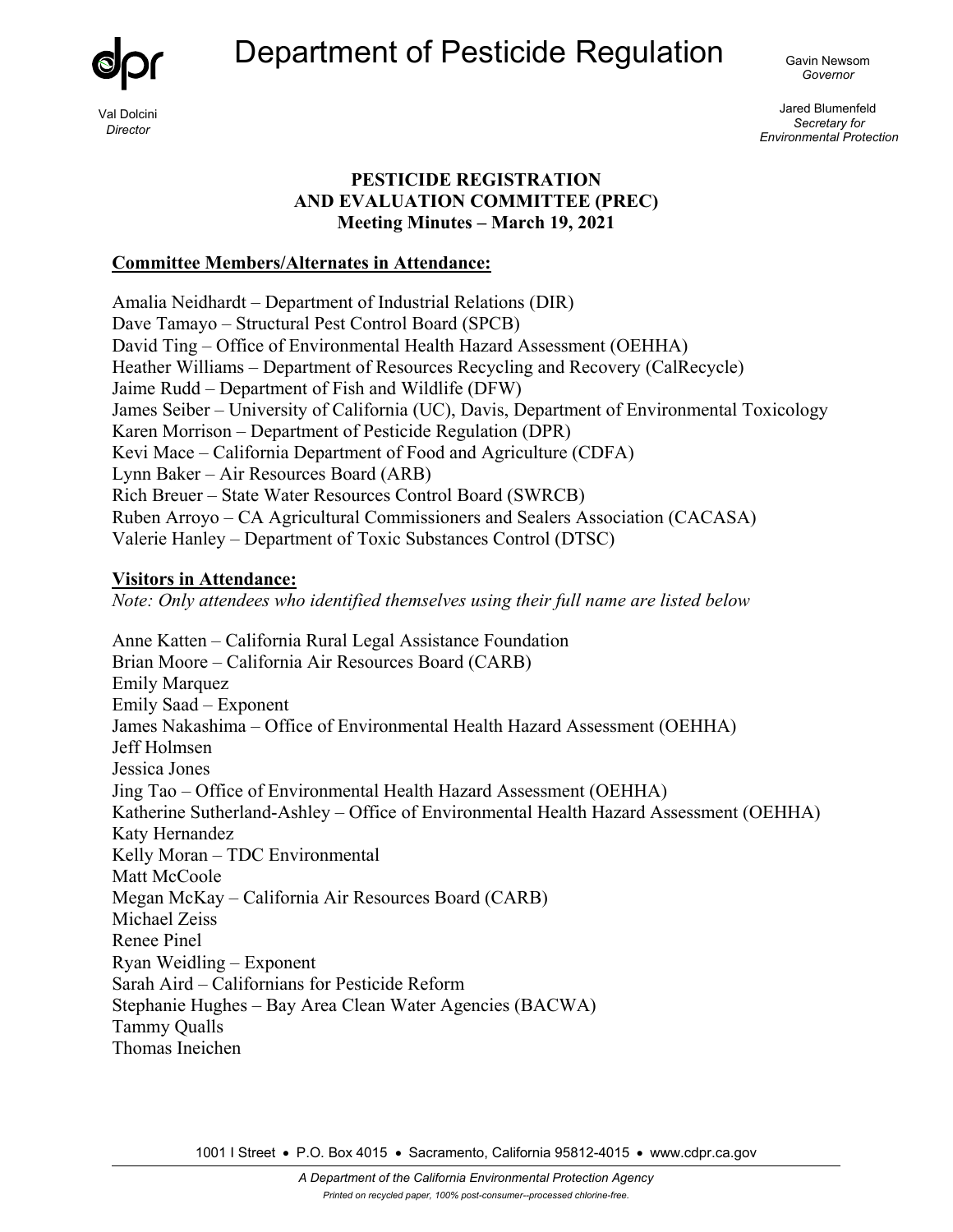#### **DPR Staff in Attendance:**

Aimee Norman – Integrated Pest Management Branch Aisha Iqbal – Pesticide Registration Branch Aniela Burant – Environmental Monitoring Branch Anna Kalashnikova – Human Health Assessment Branch Brandon Brown – Human Health Assessment Branch Brenna McNabb – Pesticide Registration Branch Brian Portoni – Pesticide Evaluation Branch Brittanie Clendenin – Pesticide Registration Branch Christopher DeMars – Human Health Assessment Branch Emily Bryson – Worker Health and Safety Branch Eric Kwok – Human Health Assessment Branch Francie Bishop – Pesticide Registration Branch Jennifer Teerlink – Environmental Monitoring Branch Kara James – Pesticide Registration Branch Kim Truong – Human Health Assessment Branch Laura Benn – Pesticide Registration Branch Leona Scanlan – Human Health Assessment Branch Minh Pham – Environmental Monitoring Branch Mitra Geier – Human Health Assessment Branch Peter Lohstroh – Human Health Assessment Branch Puttappa Dodmane – Human Health Assessment Branch Qiaoxiang Dong – Human Health Assessment Branch Shelley DuTeaux – Human Health Assessment Branch Svetlana Koshlukova – Human Health Assessment Branch Val Dolcini – Director's Office Weiying Jiang – Human Health Assessment Branch

# **1. Introductions and Committee Business – Karen Morrison, Chair, DPR**

- a. Approximately fifty-seven (57) people attended the meeting.
- b. DPR has submitted three budget change proposals (BCPs) related to the tracking and reporting of chlorpyrifos applications, the relaunch of the California Pesticide Electronic Submission Tracking system (CalPEST), and the proposed change to the mill assessment.
- c. DPR recently released the [2021 rulemaking calendar.](https://www.cdpr.ca.gov/docs/legbills/rule_calendar_2021.pdf) <cdpr.ca.gov/docs/legbills/rule\_calendar\_2021.pdf>
- d. DPR held IPM achievement awards in February and is in the process of launching the [Sustainable Pest Management Workgroup](https://www.cdpr.ca.gov/docs/pressrls/2021/031021.htm) <cdpr.ca.gov/docs/pressrls/2021/031021.htm>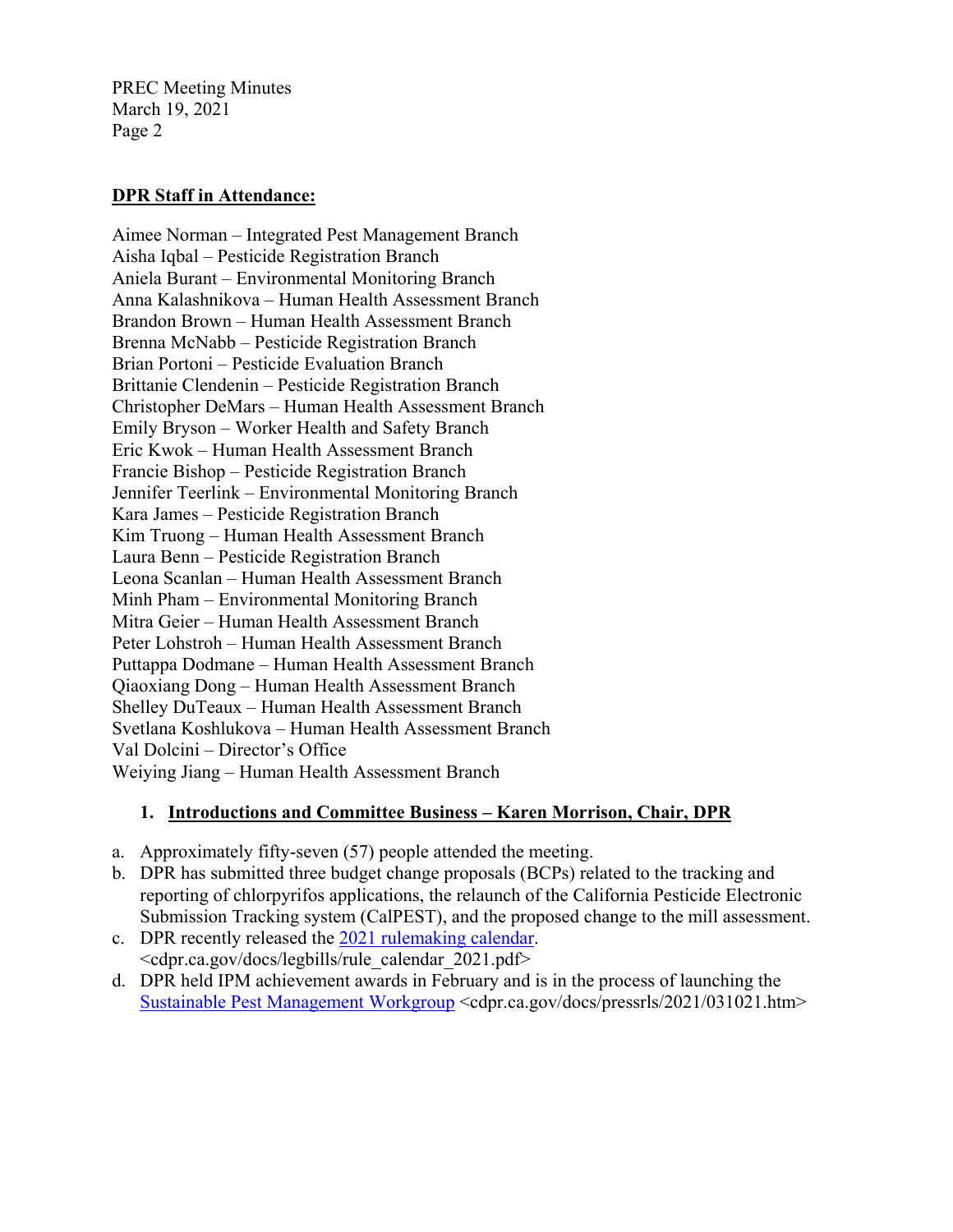#### **2. Disinfectants and Emerging Viral Pathogens: Registration and Evaluation Update – Aisha Iqbal and Brian Portoni, DPR**

#### *General Overview of Antimicrobial Products and Viral Workloads in 2020:*

Coronavirus Disease 2019 (COVID-19) is a contagious disease caused by Severe Acute Respiratory Syndrome Coronavirus 2 (SARS-CoV2). Antimicrobial pesticides are essential public health tools to fight against pathogenic microorganisms. These pesticides are substances or mixtures of substances used to destroy or suppress the growth of harmful microorganisms, such as bacteria, viruses, or fungi on inanimate objects and surfaces. Antimicrobial products contain roughly 275 different active ingredients and are marketed in several formulations such as sprays, liquids, concentrated powders, and gasses. Approximately one billion dollars are spent each year on antimicrobial products. More than 5,000 such products are currently registered with the U.S. EPA and sold in the marketplace. These pesticides have two major uses: they disinfect, sanitize, reduce, or mitigate growth or development of microbiological organisms; or they protect inanimate objects, industrial processes or systems, surfaces, water, or other chemical substances from contamination, fouling, or deterioration caused by bacteria, viruses, fungi, protozoa, algae, or slime.

The California Department of Food and Agriculture (CDFA) began to review antimicrobial products soon after the adoption of the Federal Insecticide, Fungicide, and Rodenticide Act (FIFRA) in 1972. In the 1990s, DPR was formed as a department separate from CDFA, and in 1999, DPR began allowing companies to submit concurrent applications for products classified by U.S. EPA as "Public Health Pesticides" or "Antimicrobial Pesticides". Today, the Pesticide Registration Branch (PRB) within DPR processes applications for public health and non-public health antimicrobial pesticides. Scientists with expertise in microbiology in the Pesticide Evaluation Branch of DPR review scientific data to determine if antimicrobial products are efficacious.

Antimicrobial pesticides can be categorized as either public health pesticide products or nonpublic health pesticide products. The most common public health pesticide products are sterilizers, which destroy or eliminate all forms of microbial life in the inanimate environment, including all forms of bacteria, fungi, fungal spores, and viruses. These products are commonly used in hospitals, laboratories, and similar environments where sterilization is crucial. A disinfectant is a mixed substance or mixture of substances that destroys or irreversibly inactivates the bacteria, fungi, and viruses, but not the fungal spores, and is stronger in efficacy than a sanitizer. A sanitizer reduces the microorganisms in the inanimate environment by significant numbers, but does not destroy or eliminate all microorganisms. Other public health pesticide products include germicides, fungicides, virucides, and tuberculocides. Non-public health pesticide products are used to control the growth of microorganisms of economic and aesthetic significance and are not considered to be human-health related. This general category includes products used in cooling towers, jet fuel, paints, and treatments for textile and paper products.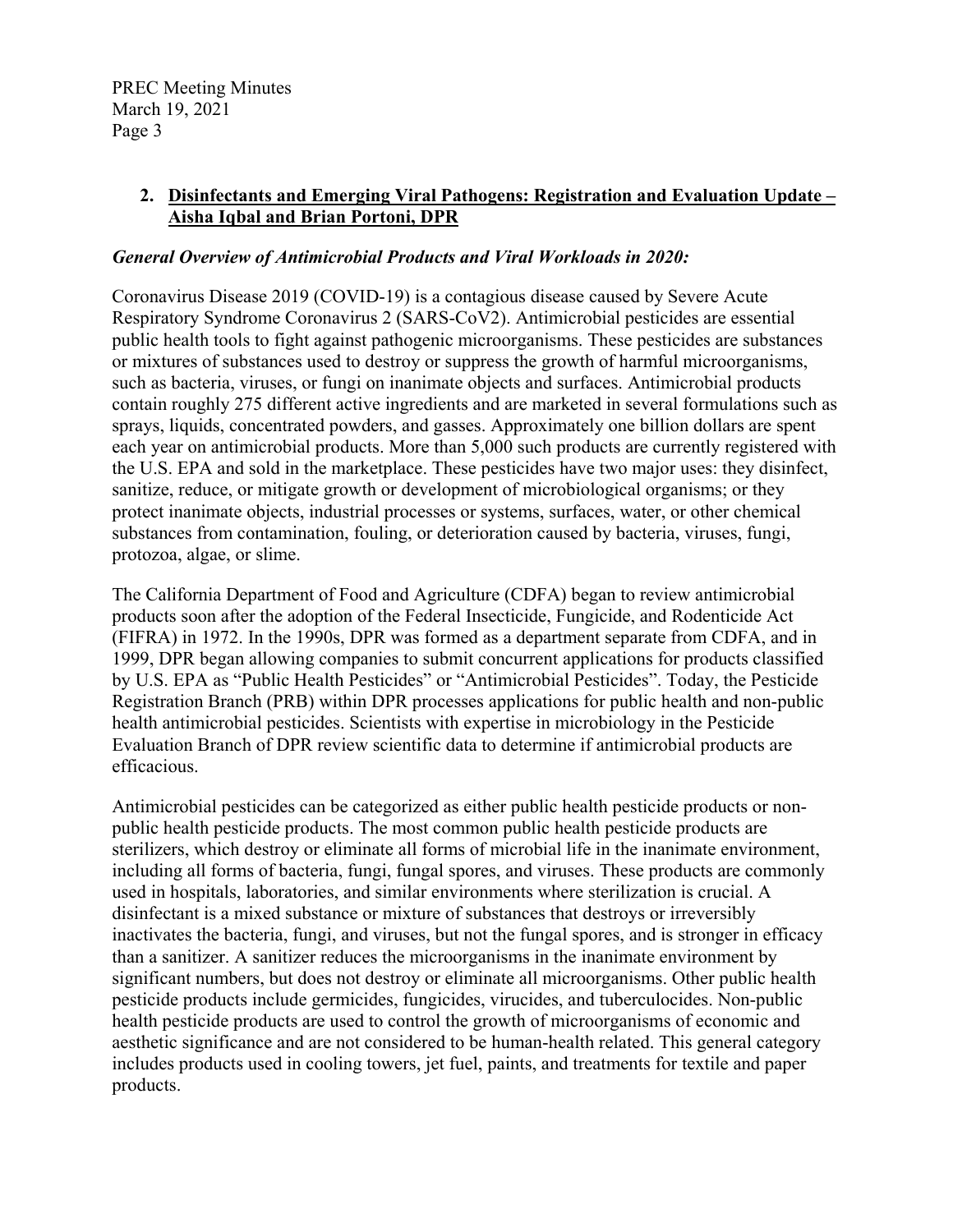The best disinfectants for viruses are alcohol, bleach, hydrogen peroxide, and quaternary ammonium compounds. These active ingredients are the most common on the U.S. EPA's list of registered disinfectants against the coronavirus. Alcohols such as isopropanol or ethanol are effective disinfectants when used at a high enough concentration. The active ingredient in bleach is sodium hypochlorite, which can kill viruses, bacteria, and fungi. Hydrogen peroxide is not as strong as bleach, but does have disinfectant properties that effectively kill viruses and bacteria. Quaternary ammonium compounds are widely used as surface disinfectants and can be found in many household cleaners, including disinfectant wipes and sprays. Other active ingredients on the U.S. EPA list are phenolic, lactic acid, and citric acid.

In early March 2020, U.S. EPA released List N: Disinfectants for Coronavirus (COVID-19). A disinfectant on List N means U.S. EPA expects the product to be effective against SARS-CoV-2 (COVID-19) on surfaces, when used according to the label directions. The initial list contained approximately 90 products and is updated weekly, now surpassing over 500 products.

Emerging viral pathogens are viruses that cause an infectious disease that have appeared in a human or animal population for the first time, or that may have existed previously but are rapidly increasing in incidence or geographic range. SARS-CoV-2, the coronavirus that causes COVID-19, is a pathogenic virus. The qualifying product label should have a disinfectant efficacy claim against at least one of the following viral pathogen groupings: enveloped virus, large non-enveloped virus, or small non-enveloped virus.

DPR is currently prioritizing applications for disinfectant products that appear on U.S. EPA's List N. Applicants wishing to register disinfectant products should note on the cover letter that the product is included on List N. Additionally, according to DPR, applications for additional brand names and supplemental distributor products of disinfectants on List N are also eligible for prioritization. PRB has processed over 600 expedited packages in 2020.

DPR has processed over 250 new product applications in 2020, including master labels, alternate/additional brand names, and supplemental distributors. A master label contains most or all U.S. EPA accepted uses, but is not intended for marketing, sale, or use in California. Antimicrobial companies submitted applications to register new master labels to PRB for concurrent submissions with U.S. EPA. The new master labels included emerging viral pathogen claims. In 2020, PRB processed a number of alternate brand names of spray, wipes, and laundry disinfectant products to add SARS-CoV-2 (COVID-19) claims or surrogate viruses. Supplemental distributors, referred to as sub-registrants, may distribute or sell another registrant's product instead of or in addition to their own. In 2020, a number of new companies applied for product registrations to sell or distribute a primary registrant's disinfectant product.

In order to address COVID-19 claims on already registered products, DPR received around 350 applications for label amendments in 2020. The requested changes were typically to add or revise emerging viral pathogens; add SARS-CoV-2 claims, use directions, and contact times in end use labels; add marketing claims and/or graphics related to COVID-19; add additional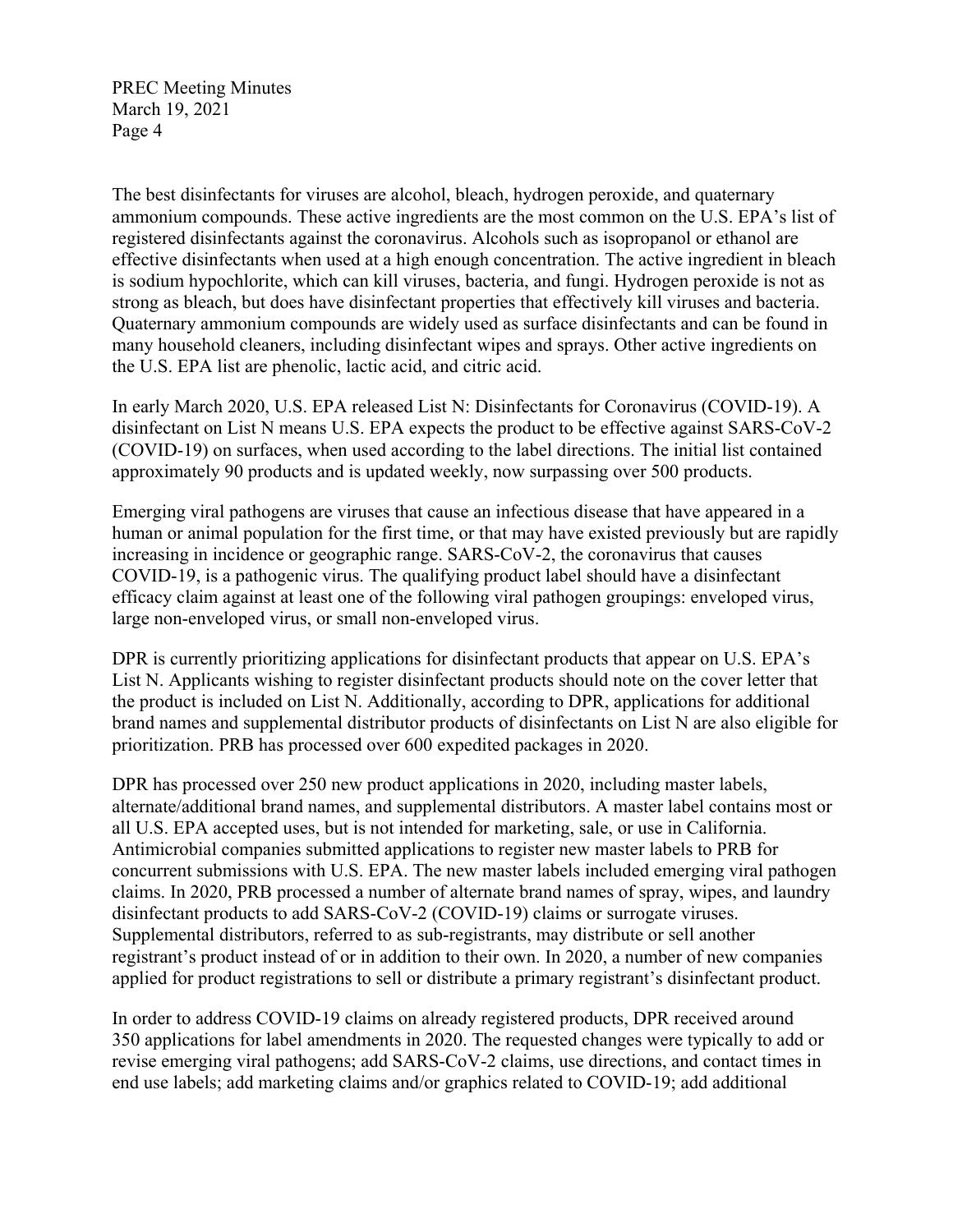container sizes to already registered products; change the storage and disposal sections of disinfectant labels; or submit new product sizes, such as travel size disinfectants.

Section 18 of FIFRA authorizes U.S. EPA to allow Emergency Exemptions (also called "Section 18s") for unregistered uses of pesticides to address emergency conditions. If granted, such exemptions would allow the use of non-registered pesticides or the "off-label" uses of a registered pesticide for a specified time period. Both U.S. EPA and DPR must conduct assessments of potential risks to human health and the environment to ensure the pesticide use meets the required safety standards. In order to address coronavirus disinfection, DPR is currently reviewing two Section 18 requests. The first is for the use of Grignard Pure, which contains Triethylene Glycol (TEG). This product is unique in its ability to control the spread of COVID-19 viral particulates in the air through a fogging treatment. The second is for the use of SurfaceWise 2, which contains dimethyl octadecyl 3-(trimethoxysilyl) and propyl ammonium chloride. This product has long-term residual activity to kill COVID-19 particulates on various hard, non-porous surfaces.

The Microbiology Program of the Pesticide Evaluation Branch handles the scientific evaluation of data related to various label changes such as adding or revising the emerging viral pathogen claims, adding SARS-CoV-2 (COVID-19) claims, and adding surrogate viruses to the label. It is important to note that Human Coronavirus and SARS-CoV-2 claims are not the same. In addition to standard data requirements that apply to all pesticides, pesticides designed to control microbial pests, such as viruses and bacteria, must have data proving the efficacy, or ability to kill these pests. The Microbiology Program is currently reviewing data for SARS-CoV-2 Strain: USA-WA1/2020 of SARS-CoV-2 (COVID-19) for use on product end-use labels as well as master labels. At this time, DPR is not allowing the use of surrogates for the addition of SARS-CoV-2 efficacy claims.

# *Emerging Viral Pathogens 2009-H1N1 to COVID-19:*

The Microbiology Program of DPR's Pesticide Evaluation Branch reviews antimicrobial efficacy data for both health based and non-health/industrial based antimicrobial products. The program is also responsible for reviewing microbial chemistry data for bacteria-, fungi-, and virus-based pesticide products. In a given year, the program typically reviews nearly 200 pesticide products. However, in 2020 that number increased to 248 products, with roughly half of those consisting of expedited product reviews.

Some of the commonly reviewed antimicrobial products can be categorized as sterilants, disinfectants, sanitizers, or virucides. U.S. EPA defines sterilants as pesticide products that result in ≥6 LOG<sup>10</sup> reduction of microorganisms and spores, resulting in no viable microorganisms/spores on a hard, non-porous surface after use according to the label directions. Disinfectants are products that result in  $\geq$ 5 LOG<sub>10</sub> reduction of bacteria, sanitizers result in  $\geq$ 3 LOG<sub>10</sub> reduction of bacteria, and virucides result in  $\geq$ 3 LOG<sub>10</sub> reduction of viral particles.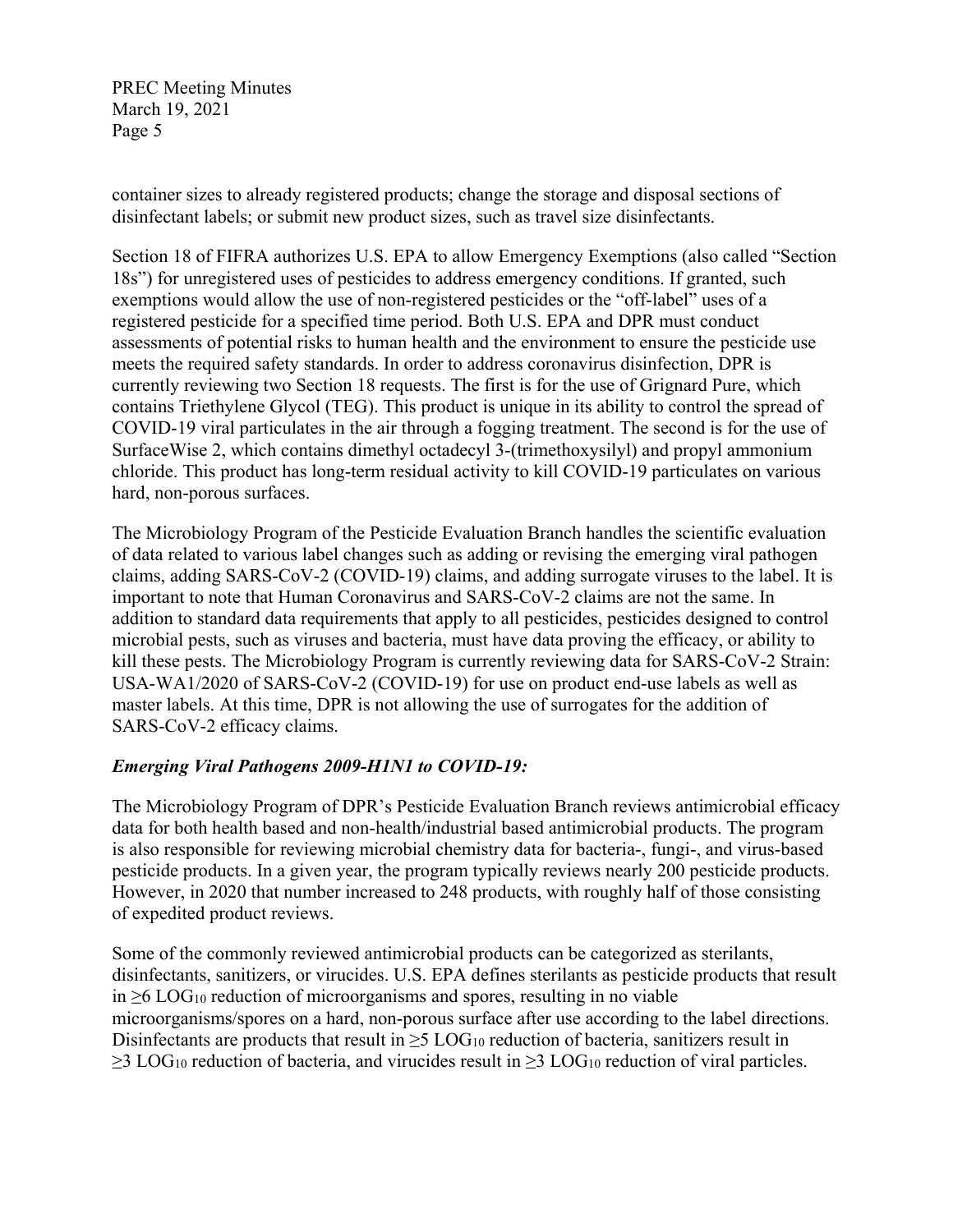As mentioned briefly in the previous section, viruses can be grouped into three categories: small, non-enveloped viruses; large, non-enveloped viruses; and enveloped viruses. Small, non-enveloped viruses are highly resistant to virucides and are basically protein capsids with DNA or RNA. A common example of this category is norovirus. Large, non-enveloped viruses are modestly resistant to virucides and also consist of protein capsids with DNA or RNA. Common examples of this type of virus are adenovirus, rotavirus, and papillomavirus. Enveloped viruses are the least resistant to virucides, and consist of a phospholipid bilayer originating from the host cell with protein capsid that encloses DNA or RNA within. Common examples of this group include human immunodeficiency virus (HIV), influenza, hepatitis, and coronavirus.

There have been several recent emerging viral pathogens of note, starting in 2001 with Influenza Virus Type-A Strain: A/Mexico/4108/2009 (Novel H1N1), which became a pandemic. Another example is the Ebola Virus Strain: Zaire-Kikwit (EBOV), which transitioned from typically being transmitted in rural areas to being spread in urban areas, constituting a change in geographic range. There have also been several recent coronavirus outbreaks in recent past. These are bat-derived viruses that infect a secondary host before being transmitted into humans. Severe Acute Respiratory Syndrome Associate Coronavirus (SARS-CoV-1) is believed to have been transmitted from bat to civet cat to humans. Middle East Respiratory Syndrome Coronavirus (MERS-CoV) was transmitted from a bat to an unknown secondary host, which led to transmission to camels and then to humans. Recently, Severe Acute Respiratory Syndrome Related Coronavirus (SARS-CoV-2) originated in a bat host, transmitted into an unknown secondary host, and eventually was transmitted to humans.

In 2009, there was an outbreak of Influenza A virus, which has a serotype of H1N1. At the time the virus was detected in April 2009, there were no pesticide products registered for control of the virus. U.S. EPA allowed any Influenza A virus efficacy data to be used to support 2009- H1N1 Influenza A Virus efficacy claims. U.S. EPA also issued guidance for testing and labeling claims against pandemic 2009 H1N1 Influenza A Virus (formerly called swine flu). California issued comparable guidance in CA Notice 2009-09. U.S. EPA followed a similar process when confronted with an outbreak of the Ebola virus in 2014, establishing List L: Disinfectants for Use Against the Ebola Virus. The coronavirus outbreaks originated in China in 2002 (SARS-CoV-1), Saudi Arabia in 2012 (MERS-CoV), and China in 2019 (SARS-CoV-2).

The Centers for Disease Control and Prevention (CDC) declared SARS-CoV-2 an "Emerging Viral Pathogen" on January 29, 2020. At this time, U.S. EPA initiated the Emerging Viral Pathogen Program, originally established in August 2016, to handle the problem of having no disinfectant or sanitizing products registered for use against a novel pathogen during an active outbreak. U.S. EPA released List N: Disinfectants for Coronavirus (COVID-19) in March 2020. Products on this list are expected to be effective against SARS-CoV-2, but have not been specifically tested against this virus. Efficacy tests of antimicrobial products against SARS-CoV-2 are underway and those with data showing appropriate levels of efficacy may add these claims to product labeling.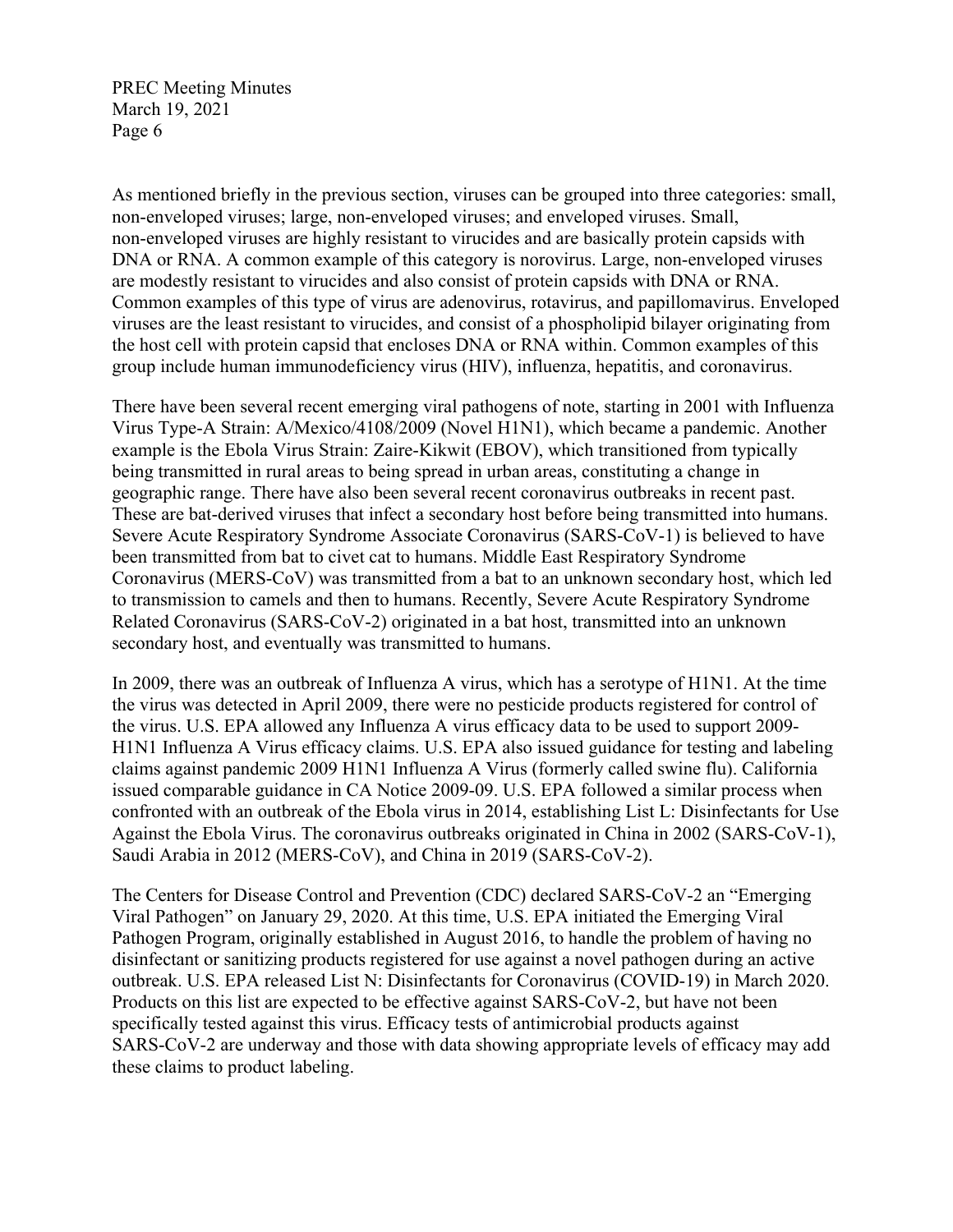The coronavirus particle contains various proteins, including the highly recognizable spike glycoprotein that studs the surface or envelope. The virus replicates the ribonucleic acid (RNA) within the envelope, however this process may result in errors that can either inactivate the virus or create a variant. Because an infection is typically comprised of billions to trillions of viral particles, the mutations that occur during replication create a community of viruses within the host. As these particles pass on to another host, variants emerge and may spread. It is important to note that variants may be named for regions where that specific mutation is spreading, however that same mutation may originate multiple times in multiple areas.

# *Committee Comment*

Rich Breuer asked if the department tracks the quantity of products used each year. Karen Morrison replied that the department tracks products used agriculturally and in schools, but does not track home use of products. Karen added that the closest baseline for these products would be sales, which is not a perfect measure of use, but provides a rough estimate. Karen further added that sales of products on U.S. EPA's List N have increased substantially over the last year.

Amalia Neidhardt asked if the registration application indicates how the pesticide will be applied, and whether DPR has seen products being applied via sprayers/fumigators. Aisha Iqbal replied that the second page of the application includes information on the manner in which the pesticide is to be applied. Brian Portoni replied that there are currently coarse-sprayers and electrostatic sprayers. Brian added that products to be applied via electrostatic sprayer require additional efficacy data to be submitted. Karen Morrison commented that there has been recent action within DPR's Enforcement Branch, as well as U.S. EPA to address illegal pesticide applications using products or applicators that have not been approved. Karen added that this illegal use can be a concern for efficacy as well as worker and individual safety.

# *Public Comment*

Michael Zeiss asked what percentage of antimicrobial registration applications were rejected by DPR in 2020 and asked how that percentage compares to previous years before the pandemic. Brian Portoni replied that rejections have been quite low recently and most of the time the department will work with the registrant to get the product registered. Aisha Iqbal clarified that the criteria for rejection did not change in 2020 – if the application is incomplete or the submitted documents are incorrect the package will be rejected, however if the submitted package meets the application criteria, the package will not be rejected.

Emily Saad asked how many of the expedited packages were submitted concurrently with U.S. EPA and how much communication occurred between the efficacy evaluators of U.S. EPA and DPR. Brian Portoni replied that DPR staff met with U.S. EPA staff when SARS-CoV-2 was declared an Emerging Viral Pathogen, however direct contact in the time since then has been limited. Brian added that approximately 80% of expedites are concurrent submissions with U.S. EPA.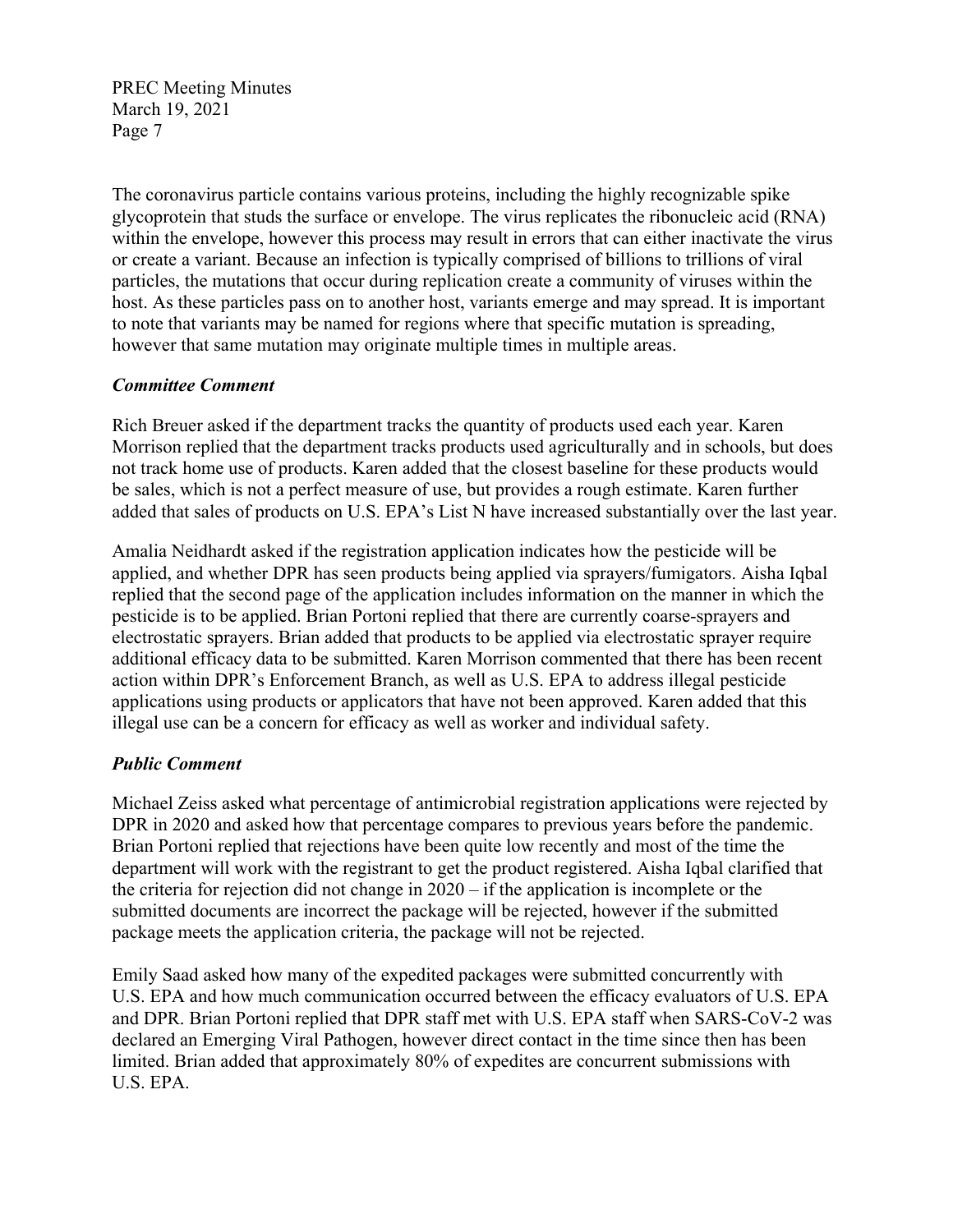# **3. 1,3-D Pilot Project Update - Minh Pham, DPR**

1,3-Dichloropropene (1,3-D) is a pre-plant soil fumigant used to control nematodes, insects, and disease organisms. It is widely used in California, especially on crops such as fruit and nut trees, strawberries, grapes, and carrots. 1,3-D is classified as a restricted material, requiring a permit from the local county agricultural commissioner prior to application. Various mitigation measures to control exposure to 1,3-D have been in place since 1995. Most of these mitigation measures are related to long-term or chronic exposures, though DPR is proposing additional requirements focused on reducing short-term acute risk to children and infants.

The 1,3-D Pilot Project began in Fall 2020 in selected high-use areas and is scheduled to continue for one year. DPR has identified several mitigation options that result in 1,3-D emission reductions of at least 60% compared to a standard fumigation. Emissions reduction options include fumigant injection at deeper soil depths, increased soil moisture, complete and partial totally impermeable film (TIF) tarping, application rate reductions, acreage limits, and setbacks from occupied sensitive sites.

One major project took place in Oakdale, CA in November 2020. This was a multi-stakeholder collaboration coordinated by TriCal. For this project, TriCal performed field preparation and application, Ajwa Laboratories conducted air sampling and sample analysis, and DPR assisted in air sampling setup as well as performing soil analysis and conducting on-site weather monitoring. This project occurred over three separate fields of two acres each in the Oakdale area. Each field targeted a different application process to investigate air concentration and emission behaviors. One field utilized an 18" deep injection with higher field moisture, one utilized an 18" deep injection with higher field moisture and trailing flat roller for compaction, and the third utilized a 24" deeper injection with higher field moisture. The application process for this project was completed in November, with air monitoring continuing into December. DPR is currently awaiting report(s) that Ajwa Laboratories will produce.

At the same time, DPR had another project underway in Shafter, CA in collaboration with UC Kearney Agricultural Research and Extension Center. This project consisted of a 1.4 acre field with a focus on an 18" deep injection with higher field moisture. TriCal performed the application for this project as well, however, DPR performed the air sampling, soil analysis, and on-site weather monitoring, and CDFA Laboratories conducted sample analysis. This study was completed in December 2020 and DPR and CDFA are currently analyzing the air and soil samples. DPR expects to be able to aggregate the data for this project within the next month or two.

In March 2021, DPR conducted a study in Denair, CA on a five acre field provided by a private grower. This study focused on a 24" deeper injection application process. Again, application was performed by TriCal, DPR performed air sampling, soil analysis, and on-site weather monitoring, and CDFA Laboratories conducted sample analysis. DPR completed the monitoring phase of this study and both DPR and CDFA are scheduled to begin analysis of air and soil samples.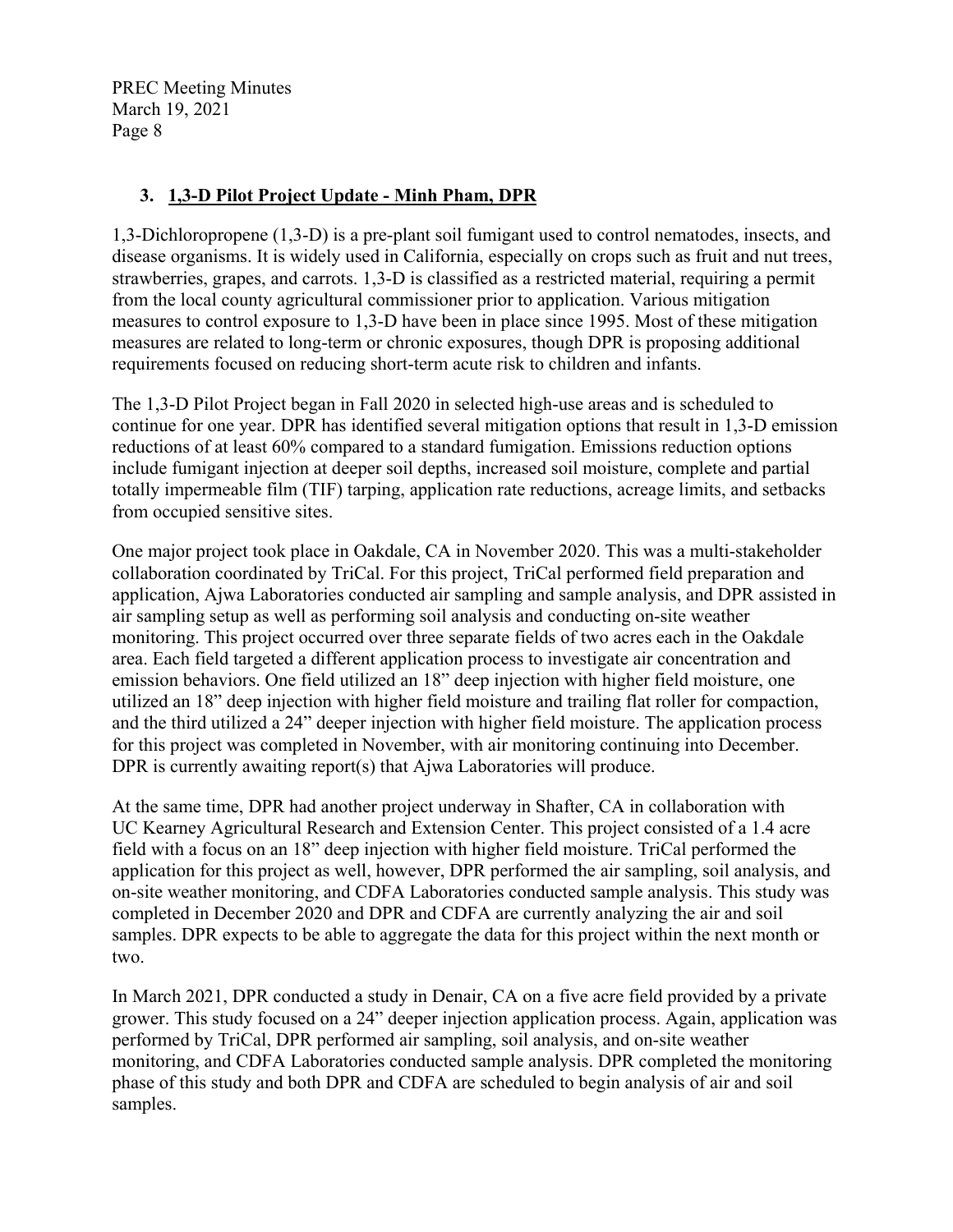DPR solicited potential upcoming studies from stakeholders in different areas of agriculture such as the County Agricultural Commissioner's Offices, pesticide applicators, UC researchers, grower groups and associations, and private farmers. DPR will continue conversations with stakeholders on prospective field studies and plans to evaluate four to five alternative application methods. Counties targeted for possible participation based on use include Stanislaus, Merced, Fresno, and Kern.

# *Committee Comment*

Kevi Mace asked where stakeholders can access the results of the studies once the analysis is complete. Minh Pham replied that the data will likely be compiled into a report that will be released on DPR's website. Minh added that it is not yet certain if the data will be aggregated into one large pilot project report or published as individual study reports. Karen Morrison commented that DPR presents updates on this project regularly at PREC and would anticipate an additional presentation with further studies as well as initial data analysis.

Lynn Baker asked if Ajwa Laboratories used charcoal tubes for sampling, and if DPR will be using modeling to compare the monitoring results with what the models expected for the various alternative application methods. Minh Pham confirmed that Ajwa Laboratories used charcoal tubes for sampling. Minh added that in addition to the analysis, Ajwa Laboratories will provide the raw data for the study, which DPR will then compare to internal sampling data. DPR will evaluate the provided data and look to validate the sampled results against back calculation and air dispersion computer models.

Rich Breuer asked if any of the 1,3-D is partitioning into the aqueous phase and whether the deeper injections may impact groundwater. Minh Pham replied that 1,3-D is injected as a gas and is unlikely to partition into an aqueous phase. Minh added that the Air Protection Program works closely with the Surface Water Protection Program and will discuss the issue if it becomes a concern. Lynn Baker clarified that 1,3-D is injected as a liquid, which volatilizes in the soil and becomes a gas. Karen Morrison added that 1,3-D is on DPR's list of compounds identified as having the characteristics with potential to move to groundwater. Lynn commented that U.S. EPA was reviewing 1,3-D as a groundwater contaminant in 1990 when the Air Program began studying the effects of the compound in the air.

Kevi Mace asked if the fields in the study were irrigated to reach the higher moisture content before application. Minh Pham replied that fields in some areas may have higher moisture content due to rain and weather patterns, whereas fields in drier areas would typically need to be irrigated at some level to reach the moisture content requirements on the product label. Karen Morrison added that the feasibility of additional irrigation is one of the elements under consideration when evaluating the alternative application methods.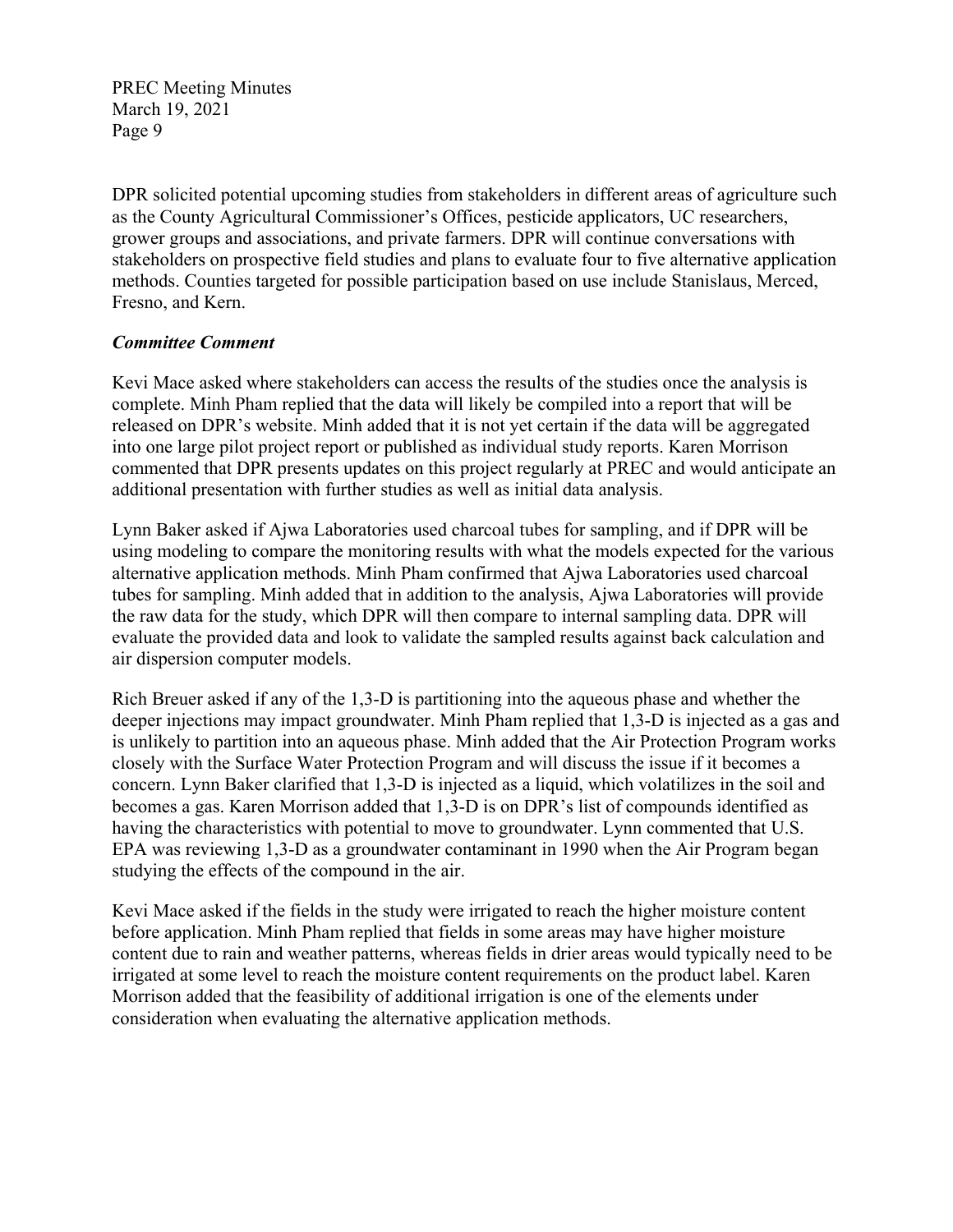#### *Public Comment*

James Nakashima asked how long samples are collected post-application. Minh Pham replied that DPR conducted a background sample the day before application and then sampled at six and twelve hour durations for eight days. Minh added that the larger field in the Oakdale study was sampled for 21 days.

Anne Katten asked about the size of the treated orchard. Minh Pham replied that the plot was five acres and clarified that the application was pre-plant, so there were no trees in the field at the time of application. Anne also asked about the difference in detection limit between the sorbent tubes and canisters that are used for sampling. Minh replied that he did not have numbers on hand, but added that DPR traditionally uses sorbent tubes in field studies due to the duration of sampling. Anne further asked when the air monitoring database would be updated. Minh replied that the data is being finalized and will be released concurrently with the Air Monitoring Network report. Anne also commented that high levels of 1,3-D have been detected in sites such as Parlier and Shafter and the California Rural Legal Assistance Foundation is anxious for mitigation measures to be adopted to reduce exposures in these communities. Karen Morrison added that the data gathered through the 1,3-D Pilot Project is intended to inform the decisions around 1,3-D mitigation measures.

Jing Tao asked where the samplers are located in or around the field, and whether multiple flux estimation methods will be used and compared with each other. Minh Pham replied that the monitoring is conducted around the edge of the field using 14 samplers. Minh added that there were no samplers located within the field, however the Air Program is considering the feasibility of this option. Minh also added that if the data from Ajwa Laboratories contains information beyond edge-of-field monitoring, the Air Program will compare that data as well.

Sarah Aird submitted the following comment via email:

This is Sarah Aird with the Californians for Pesticide Reform statewide coalition. We really appreciate the work that DPR's been doing on the Telone fumigant pilots but also want to flag it's been 3 years since levels of Telone were found in the air in Shafter, Kern County, and Parlier, Fresno County, higher than what was found in 1990 when Telone was banned for use in the state for 5 years. Yet three years later no mitigations have been adopted. Air monitoring is critical, but when unacceptable air levels of pesticides are found, it defeats the purpose of air monitoring to take no action to protect communities. For families we work with living near these air levels, the lack of mitigations is just not acceptable. It's also critical that DPR move more quickly on the Telone regulation - by court order the draft regulation should have been promulgated nearly two years ago. It would be great to hear from DPR what their current timeline is for announcing the draft regulation. Thanks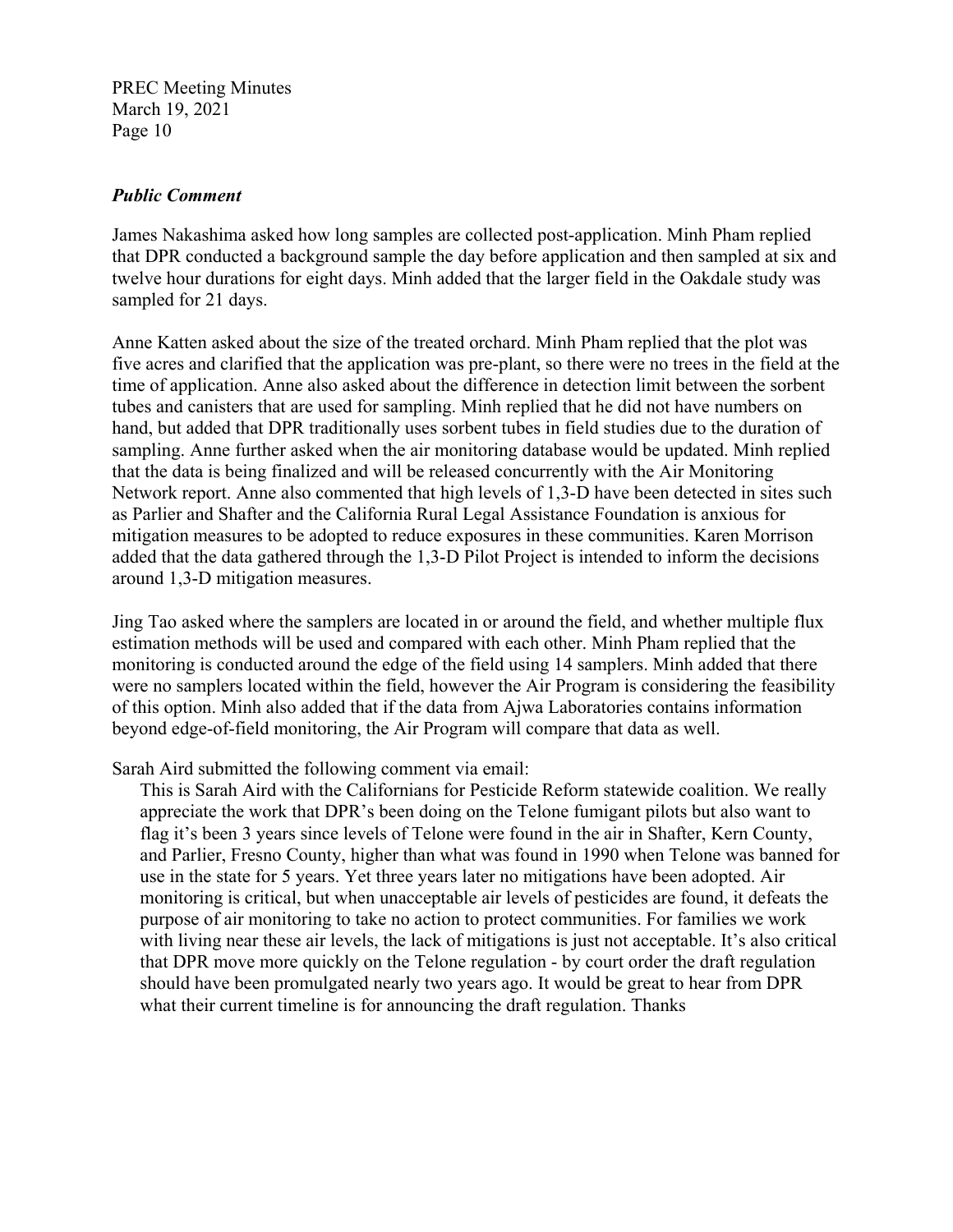# **4. Fipronil Draft Risk Characterization Document – Leona Scanlan and Weiying Jiang, DPR**

Fipronil is a pesticide that is registered in California to control insect and arachnid pests. The largest use of fipronil in pounds per year is for outdoor, structural control such as around a home's foundation or in the eaves overhead. This compound is also used in turf grass to control fire ants and in spot-on and spray formulations to control ticks and fleas on companion dogs and cats. Fipronil kills pests through a neurotoxic mechanism; it inhibits γ-aminobutyric acid (GABA)-gated chloride channels in the brain, also called GABA receptors. GABA is an inhibitory neurotransmitter, leading to excitation of the central nervous system. Fipronil is an effective pesticide because it has a much higher affinity for the insect GABA-receptor than the mammalian receptor (19-158x). However, fipronil can cause toxicity to humans at sufficiently high doses. Effects of exposure include irritation at the exposure site (eyes, skin, gastrointestinal tract, and lungs) as well as central nervous system effects such as headache, vertigo, disorientation, dizziness, and tremors. Higher exposure to fipronil can result in convulsions and seizures, liver and kidney effects, and death.

DPR has four data sources for effects of fipronil in humans: the Pesticide Illness Surveillance Program (PISP), adverse effects reports, case studies, and population-based studies. From 1999 to 2017, 68 cases of illness following fipronil exposure were reported via PISP. PISP cases are evaluated by health care professionals and, of the 68 cases, three were determined to be definitely caused by fipronil exposure, 18 were deemed probable, and 47 were deemed possible. Adverse effects reports are provided to DPR by the pesticide registrants. DPR identified approximately 6,000 cases of individuals who reported illness following exposure to fipronil. These reports included two deaths attributed to fipronil. The majority of the reports were from pet product use. It is important to note that the exposures and effects in these reports are not validated by medical professionals. Published scientific literature provides additional information via case studies and population-based studies. Case studies are based on people who were accidentally or purposefully exposed to fipronil and received medical treatment. Populationbased monitoring studies include a group of occupational workers in a fipronil packaging facility, a group of newborns and their parents, and volunteers in different geographical regions.

Risk is dependent on both exposure and toxicity. DPR estimated fipronil exposure to occupational workers, home users, and residents post-application. This included fipronil handlers and pest-control operators, as well as pet groomers and adult and child residents. Exposure estimates were determined for relevant short-term, seasonal, and annual exposure durations. To determine the level of fipronil that would be safe for human exposure, DPR reviewed registrant-submitted toxicity studies conducted in laboratory animals, as well as published studies on animals and case studies on humans. This review included toxicity data for oral, dermal, and inhalation routes of exposure and covered acute, subchronic, and chronic exposure durations.

Fipronil toxicity is dependent on several chemical species – the parent compound, two metabolites, and the photodegradate product. DPR reviewed approximately 60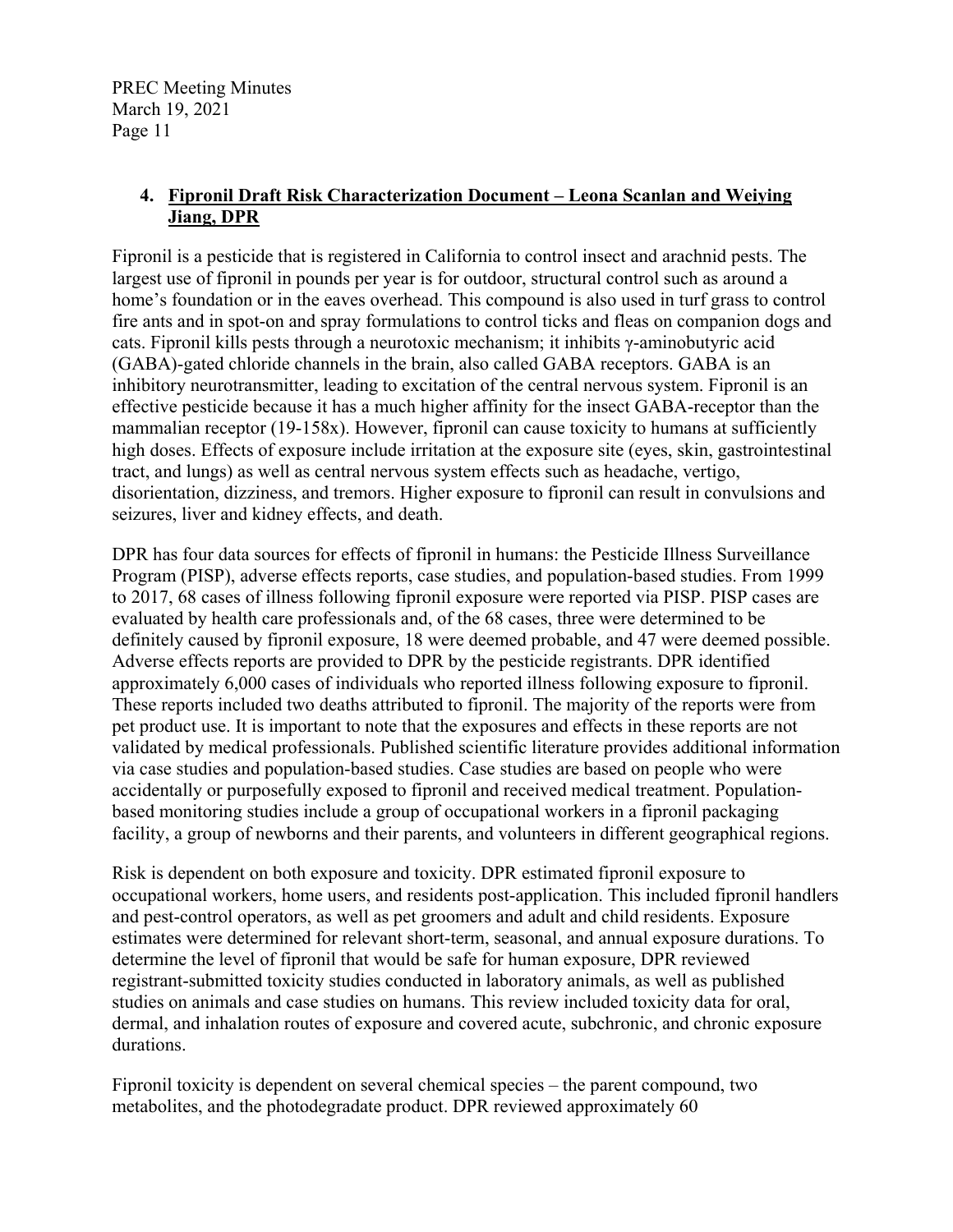registrant-submitted toxicity studies and over 100 published studies, including studies with the parent, metabolites, and photodegradate products. DPR considers the critical points of departure for fipronil to be protective against toxicity from exposure to the related chemical species. In laboratory animals, fipronil caused a variety of effects, including neurotoxic effects and a suite of related effects in the liver, kidney, and thyroid. Altered thyroid hormone regulation and thyroid follicular cell tumors occurred in the rats through a mechanism that is not relevant to humans. Fipronil also caused oxidative stress and cellular damage in the liver, kidney, and thyroid. It is important to note that rats have biological differences from humans, however, they have similar organ systems. Effects observed in the laboratory animals were similar to those observed in humans with fipronil exposure. Toxicity at acute, subchronic, and chronic levels included neurobehavioral effects, mortality, and effects to the liver, thyroid, and kidney. Developmental delays were also observed after subchronic exposure duration.

After reviewing the available toxicity database, DPR identified the critical points of departure for acute, subchronic, and chronic exposure to fipronil. These values are used in risk calculations and represent exposure levels where toxicity was not observed. The acute point of departure for oral, dermal, and inhalation routes (0.87 mg/kg/day) was based on decreased hindlimb splay observed in rats in an acute neurotoxicity study. DPR used benchmark dose modeling to derive the point of departure. Hindlimb splay is a laboratory measurement of neurotoxicity. The subchronic point of departure (0.02 mg/kg/day) was based on convulsions, mortality following convulsions, and sustained decreases of the thyroid hormone T4 observed in rats after subchronic exposure duration in a chronic toxicity study. The chronic point of departure (0.02 mg/kg/day) for all exposure routes was based on convulsions, mortality, sustained decreases in T<sub>4</sub>, and increased progressive senile nephropathy in the kidney. These effects were observed in rats in a chronic toxicity study. DPR also assessed thyroid cancer risk with a threshold approach, using T4 levels as an upstream marker of oncogenesis.

Fipronil was the first compound to enter the new risk assessment process after reviews from the National Research Council (NRC) in 2015. Correspondingly, this assessment was conducted by factoring in NRC recommendations, emphasizing the use of California-specific data, and inviting input from stakeholders. Part of the outcome, including the development and prioritization of exposure scenarios, was completed during the problem formulation stage and was presented previously to PREC.

The current exposure assessment considered all fipronil products that were actively registered in California and all possible human exposures from legal fipronil use as described on the product labels. For different use purposes and formulations, fipronil products can be grouped into seven categories. Among these categories, pet spot-on products represent the largest number of products registered in California, while the structural liquid concentrate products accounted for the most fipronil use.

Overall, DPR conducted quantitate exposure assessments for 18 scenarios – eight handler/applicator scenarios (including home uses), five post-application adult resident scenarios, and five post-application child resident scenarios. DPR assessed short-, intermediate-,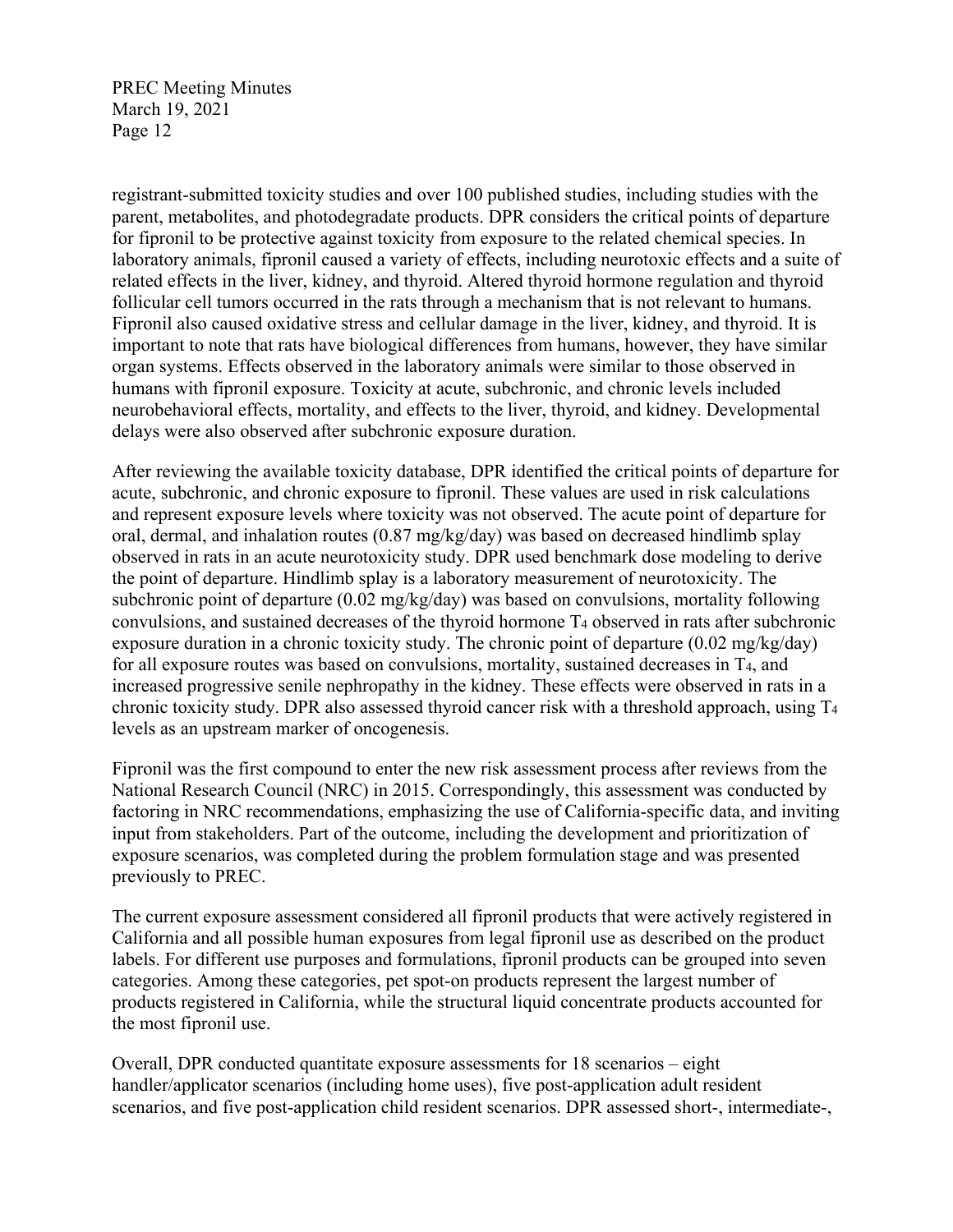and long-term exposure periods for dermal contact, inhalation, incidental oral ingestion, and dietary exposure routes. Exposure values for different scenarios were collected primarily through fipronil-specific studies and in some cases through surrogate data or the default database where data gaps occurred. These situations are covered in detail in the exposure appraisal section of the exposure assessment document.

The exposure assessment generated a total of 88 exposure estimates for different scenarios, routes, and exposure periods. Using selective short-term exposure as an example, the highest estimated exposure is dermal exposure for groomers using pet spray products and one of the lowest exposures is home-resident exposures from structural bait gel products. DPR then combined the exposure estimates with appropriate toxicity end points to calculate risks.

DPR also evaluated fipronil concentrations in drinking water using data collected in the Surface Water Database (SURF). DPR included samples from areas with high fipronil use, but excluded samples from storm drains and sloughs, as they are not likely drinking water sources. This assessment provided estimates for both short-term exposure concentration as well as intermediate and long-term exposure concentrations.

Dietary exposure is calculated by multiplying the pesticide residue found on a specific commodity by the consumption rate for that commodity. The dietary exposure assessment included all foods with fipronil tolerances as well as drinking water. DPR performed acute and chronic exposure estimates in the U.S. general population as well as three of the most sensitive populations of concern: infants under one year old, children one to two years old, and females of childbearing age. The residue data were derived from the USDA Pesticide Data Program and from fipronil tolerances. DPR used consumption data from the CDC's National Health and Nutrition Examination Survey (NHANES) and calculated exposure using the Dietary Exposure Evaluation Model-Food Consumption Intake Database (DEEM-FCID) computational model. Exposures ranged from 0.07  $\mu$ g/kg/day for chronic exposures to 0.35  $\mu$ g/kg/day for acute exposure scenarios.

Risk is expressed as a margin of exposure (MOE). MOEs are equal to the critical point of departure, divided by the estimate for human exposure. DPR used a target MOE of 100 in this calculation to protect human health. This target includes a 10x uncertainty factor for interspecies extrapolation from rats to humans and a 10x uncertainty factor for intraspecies variation within humans. DPR also calculated aggregate risk using a hazard index approach. The aggregate MOE is equal to the inverse of the sum from *i* to *n* of the inverse of all relevant MOEs, including dermal, oral, and inhalation where appropriate.

Overall, risk from exposure to fipronil was driven by the dermal route. For occupational exposure, in addition to risk from the dermal route, DPR identified one scenario (pet spray) with potential risk by the inhalation route. In the home user or the person who applies pet products at home, pet spray exposure to fipronil was identified as a potential risk via the dermal route. For adult residents post-application, potential risk was identified for pet products, and for child residents post-application, potential risk was identified for incidental oral (also called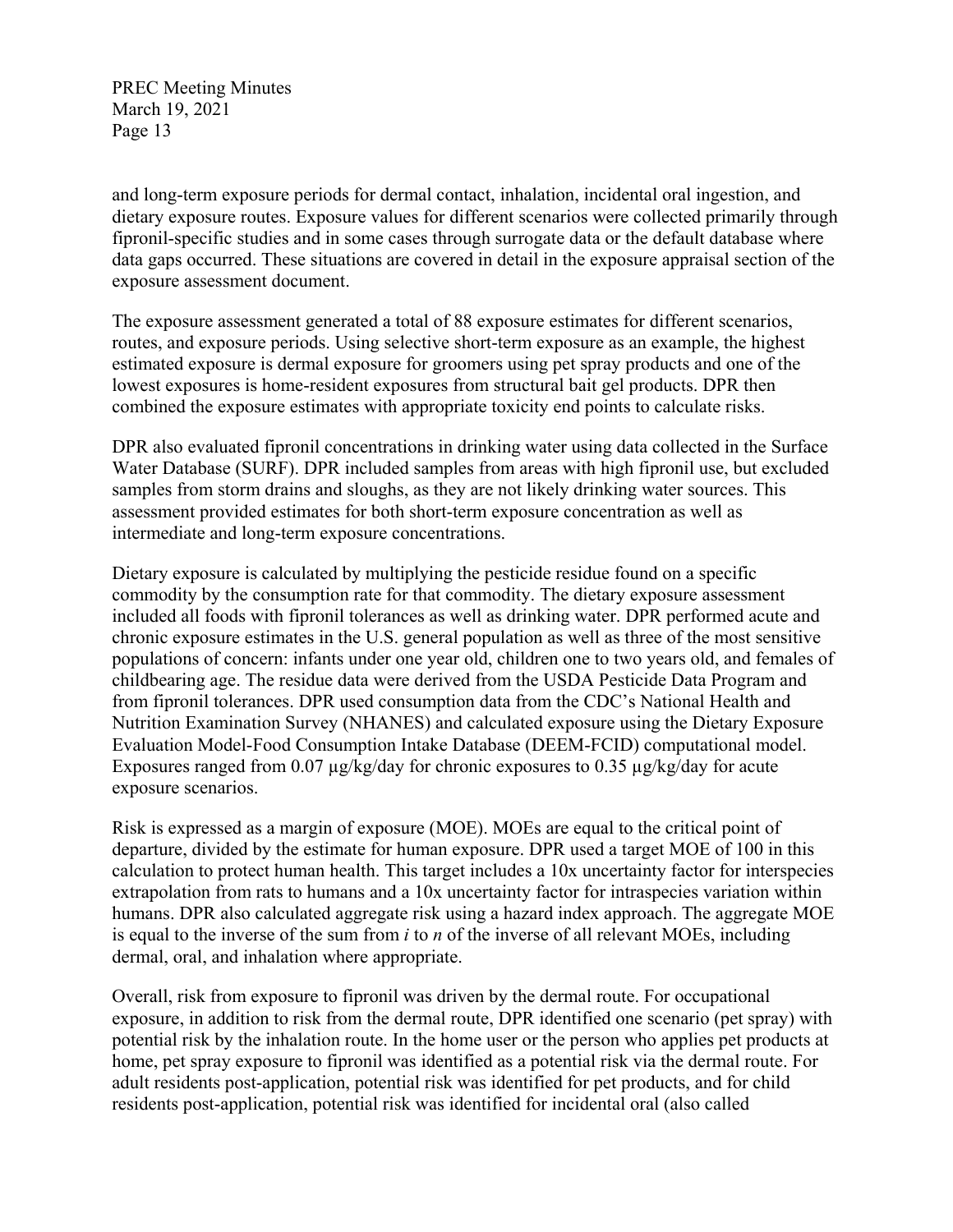hand-to-mouth) route of exposure to turf granules and for dermal exposure to pet products. It is important to note that fipronil exposure from diet and drinking water was minimal compared to the other exposures. To view the data tables with specific MOEs, request a copy of the Draft Risk Characterization Document via email to publicrecords@cdpr.ca.gov

#### *Committee Comment*

Dave Tamayo asked if there is a test available for clinical diagnosis of exposure to fipronil that would differentiate it from other neurotoxins. Leona Scanlan replied that the physician could run a mass-spectrometry assay on a blood sample to determine if fipronil is present.

Rich Breuer commented that sometimes in attempting to mitigate risk to humans, the trend is to move to alternatives that may then cause risk to the environment. Rich added that DPR is now finding home use and industrial use insecticides in wastewater, which is important in understanding the risks in the pathways of exposure not just to humans, but also the environment. Rich further added that in order to develop comprehensive solutions to protect human health and the environment, staff and departments across disciplines will need to work together. Karen Morrison commented that fipronil has been a concern for DPR in terms of impacts to surface water as well as wastewater. Karen added that DPR's analysis of human health effects of exposure to fipronil offers an opportunity to consider the environmental factors as well.

Dave Tamayo commented that the Sacramento region discharges into the Sacramento River, and that there are significant drinking water intakes downstream. Dave added that this may be an area for further study.

David Ting commented that OEHHA is currently reviewing DPR's Draft Risk Characterization Document and Exposure Assessment Document and will provide comments.

# *Public Comment*

Michael Zeiss asked about next steps in this analysis and when DPR will release a risk mitigation directive. Karen Morrison replied that the next step is to complete the risk characterization documents, as this is currently in a draft stage. Karen added that the document is out for peer review and DPR will likely consider feedback from this presentation as well as additional factors impacting risk in the process, both of which will affect the timeline for releasing the directive.

Michael Zeiss asked if the risk characterization process developed any conclusions on fipronil risk to pets, as has been in the news related to non-fipronil pet products. Leona Scanlan replied that this process did not consider risk to pets, however there is data showing that some pets have adverse reactions to fipronil. Karen Morrison added that DPR is aware of and tracking reports related to adverse effects from pet treatments.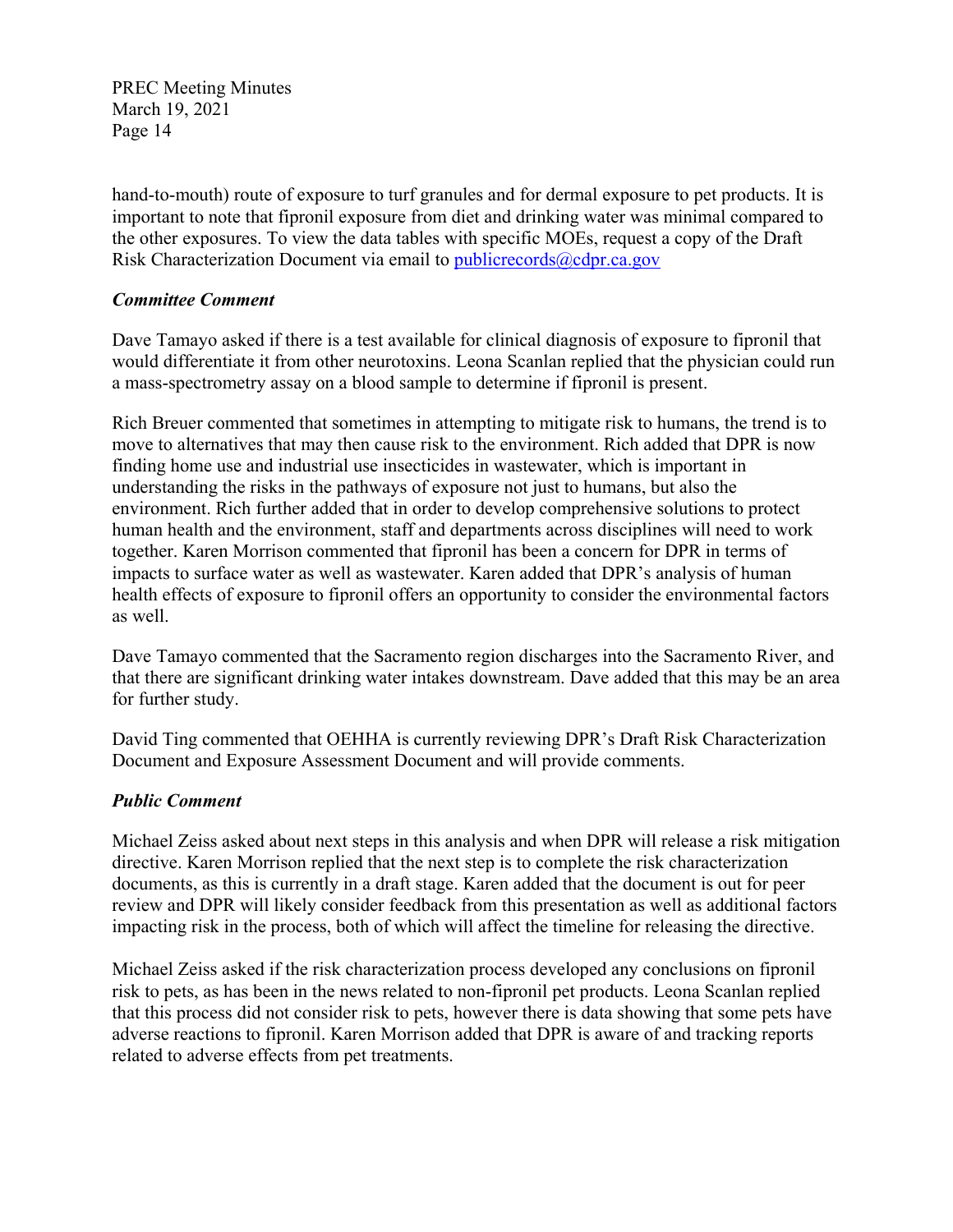An anonymous participant asked about the main pest that structural applications of fipronil are used to control. Weiying Jiang replied that both ants and termites are target pests for structural application of fipronil, however the application methods differ. Weiying added that applications to control termites are typically limited to inaccessible areas, where contact with the product is unlikely, however applications to control ants are typically around the house foundation or under the eaves. Weiying further added that fipronil is also used to control fire ants in some areas of California.

Stephanie Hughes commented that due to the aquatic toxicity of fipronil and potential alternatives, such as imidacloprid and pyrethroids, Bay Area Clean Water Agencies (BACWA) has been assessing the transport of these pesticides from indoor pet use to the sewer collection systems, and evaluating alternatives the indoor spot-on and spray products. Stephanie added that BACWA has identified a number of non-pesticide alternatives, such as oral pharmaceuticals and indoor cleaning options, and has shared insights and sought input from veterinary professionals, most recently the Environmental Issues Committee of the American Veterinary Medical Association (AVMA). Stephanie further added that leaders of that committee have indicated interest in engaging in conversation toward developing ways of providing cost-effective companion animal pest control, while protecting water quality and human health. Stephanie concluded by commenting that BACWA is confident that alternatives to flea and tick control pesticide treatments are available, and the path forward for consumers, pets, and water quality can be found through cooperating and seeking support from AVMA and the wastewater agencies. Stephanie also offered to connect DPR with a member of the AVMA Environmental Issues Committee, who also works with the poison control call center of the American Society for the Prevention of Cruelty to Animals, regarding issues of pet toxicity.

Emily Saad commented that U.S. EPA published a draft fipronil human health risk assessment as a part of registration review for fipronil, adding that both the Environmental Monitoring Branch and Pesticide Registration Branch of DPR made comments on various documents throughout the process. Emily then asked if U.S. EPA and DPR toxicologists have been in communication as both agencies work toward finalizing human health risk assessments for fipronil. Leona Scanlan replied that DPR is in contact with U.S. EPA specifically regarding fipronil. Karen Morrison added that as a general practice, when DPR is actively working on a human health risk assessment that has not been completed, the department will not comment on draft materials from U.S. EPA. Emily asked for clarification that communication between DPR and U.S. EPA includes discussion related to both the hazard and exposure aspects of the Draft Risk Characterization Document. Leona confirmed that DPR is communicating regarding hazards. Weiying Jiang commented that U.S. EPA has a comprehensive SOP on residential pesticide exposure, which covers many of the same scenarios expressed in DPR's Draft Risk Characterization Document. Weiying added that unlike at the federal level, fipronil has no registered agricultural produce use in California, which results in differences in exposure scenarios between documents from the two agencies. Weiying further added that DPR is attempting to use California-specific data as much as possible for this analysis, based on recommendations from the National Research Council.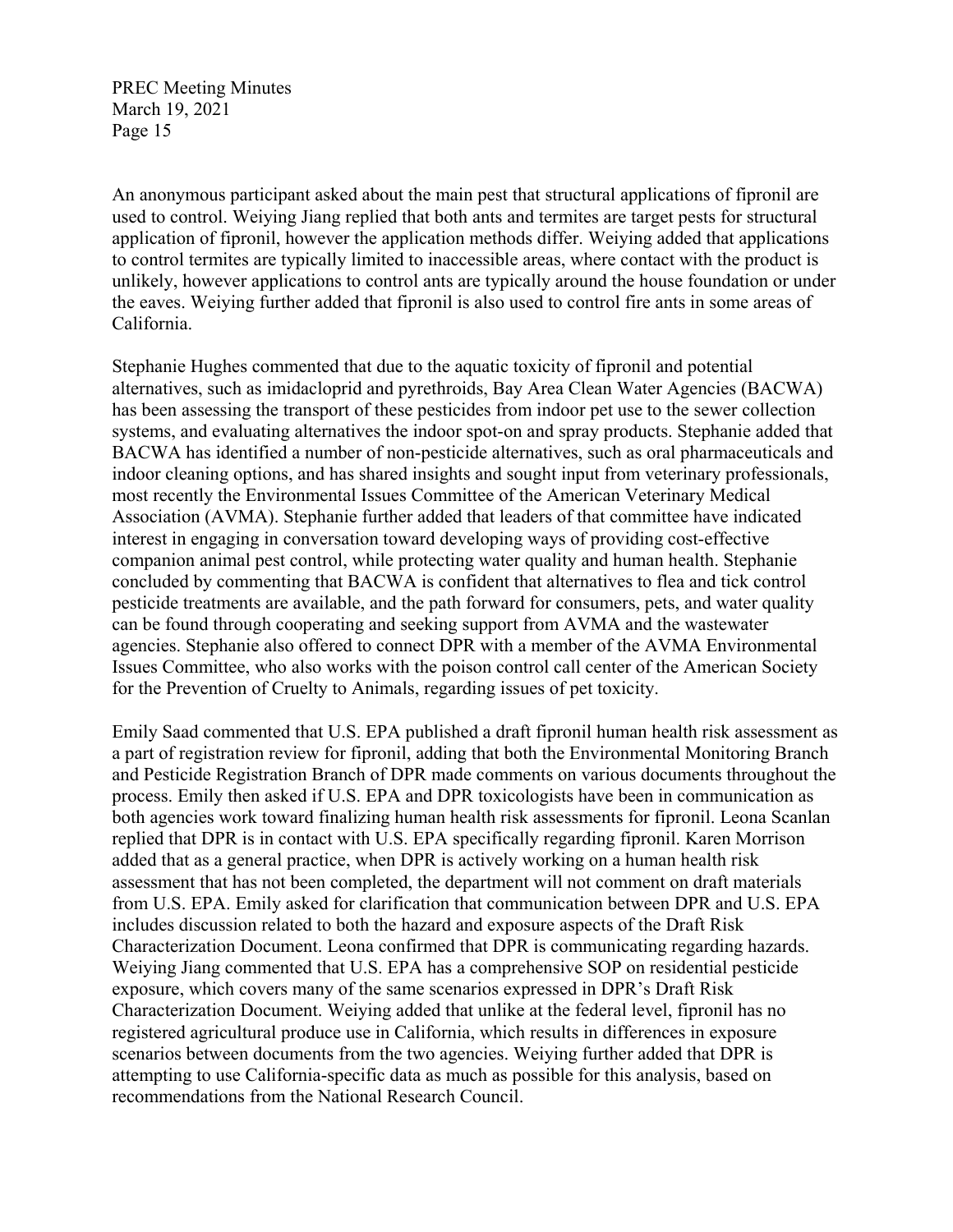James Parish submitted the following comment via email:

Hello and thank you for accepting my comments on Item 4. My name is James Parrish, and I'm an Environmental Scientist with the San Francisco Bay Water Board in its NPDES Wastewater Division. While I appreciate that Item 4 is about fipronil as it relates to human health, I would like DPR to remain cognizant of some issues of fipronil as it relates to aquatic life.

Fipronil is an active ingredient in pet "spot-on" treatments. It is highly toxic to aquatic life and can pass through municipal wastewater treatment plants and discharge into surface waters. In fact, monitoring conducted by the San Francisco Estuary Institute has identified fipronil as a contaminant of emerging concern in San Francisco Bay. Fipronil concentrations have been detected in the Bay above U.S. EPA aquatic life benchmarks. Additionally, fipronil has been found in over half of the influent and effluent samples from our local wastewater treatment plants. Fipronil can get into wastewater influent and effluent when these spot-on products are washed down the drain, either by washing pets, washing clothing that these treatments rubbed off on, or washing hands after application or pet petting.

This is a legitimate concern for the Water Board. As a regulatory agency, we must ensure compliance with the Clean Water Act and its national requirement that surface waters are not toxic to aquatic life. Our local wastewater agencies have no viable means of controlling the use of pesticides in consumer products like pet spot-ons. When pesticides like fipronil enter wastewater treatment plants, they can disrupt the biological treatment process. As pesticides pass through the treatment process, this can result in toxic discharges to waters of the State, as well as significant compliance penalties that can cost up to \$10/gallon discharged or \$10,000/day (i.e., millions of dollars). We note that we had a wastewater agency fail 21 out of 27 toxicity tests, up to 8 times the toxicity threshold, before discovering the cause of toxicity was pyrethroids in its effluent. If we deem our receiving waters impaired by pesticides, we can develop (and have developed) onerous Total Maximum Daily Loads to bring receiving waters back into compliance. Preventing these pesticides from discharging to POTWs in the first place can prevent these cumbersome and expensive efforts.

It is imperative that DPR considers these "down-the-drain" risks when considering future risk management responses to fipronil and other pesticides used in pet spot-on treatments (e.g., imidacloprid and pyrethroids), so that DPR decisions don't end up shifting the market from one toxic pesticide to another.

Thank you.

Kelly Moran commented that in addition to the potential toxicity and Clean Water Act compliance issues posed by the presence of fipronil and other pet flea control products in wastewater effluent, another area of concern involves California's long-term plans to recycle wastewater effluent through advanced treatment processes so that it becomes a future source of drinking water. Kelly clarified that the concern is not about the potential for pesticides to pass through the advanced treatment process, as it seems to robustly remove pesticides, but rather the